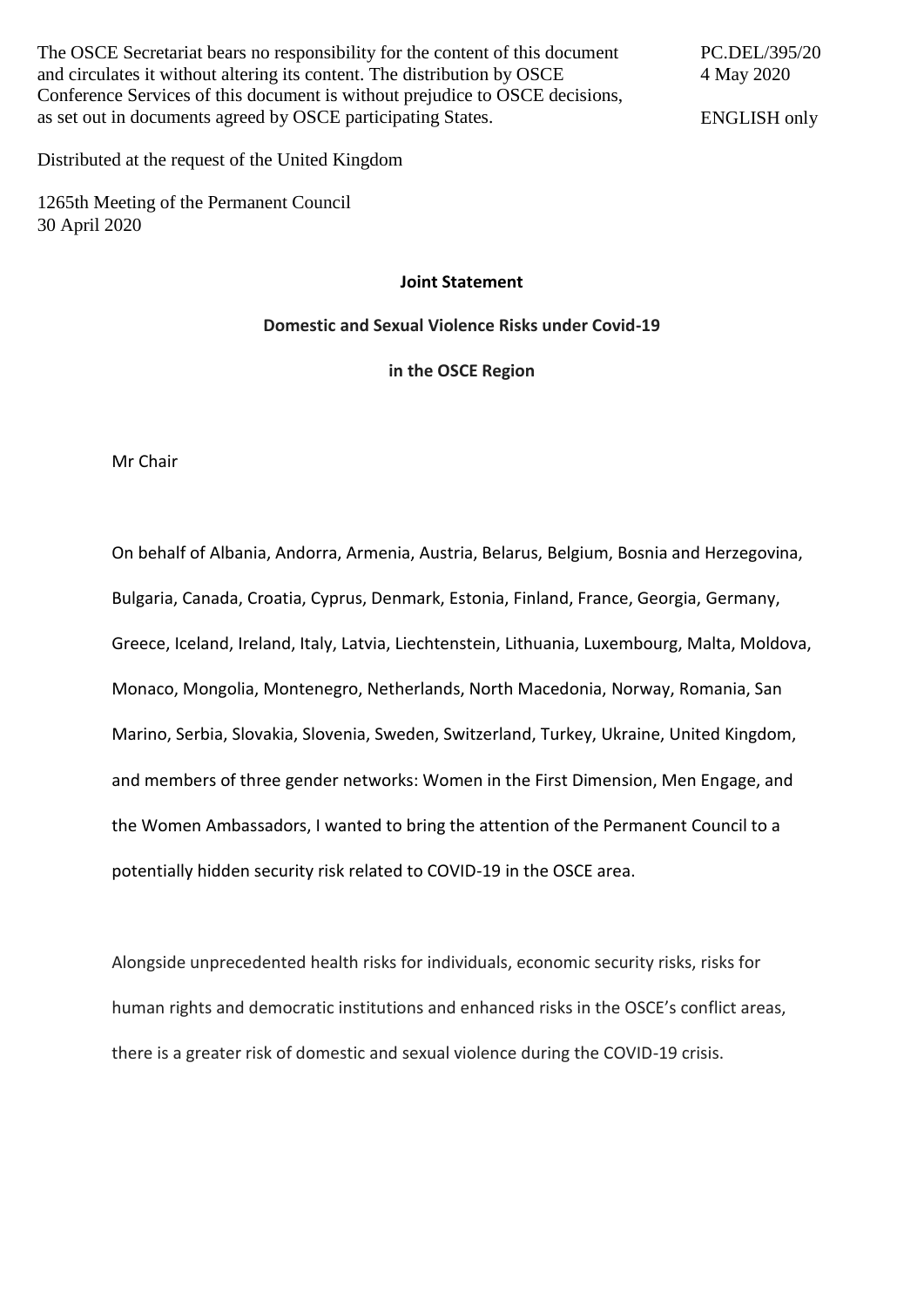Domestic violence often increases during times of heightened stress. This is particularly the case when it is linked to economic instability and fears of job losses. The last weeks are no exception. Women and girls are the overwhelming majority of victims of gender-based violence; however, it is also important to recognise that anyone can be affected, regardless of gender.

The OSCE Ministerial Council Decision on Preventing and Combating Violence against Women, adopted in 2018, recognises the persistence of gender-based violence experienced by women and girls, and the many forms it can take.

At this challenging time, the social isolation of lockdowns means women and girls, as well as other victims, may be trapped in their homes with their abusers, isolated from the people and the resources that could help them. They may also have fewer opportunities to contact domestic abuse support services. It is incumbent on all of us to ensure that these risks do not remain hidden. We need to address them and ensure that victims are able to access the support they need.

On 5th April, the UN SG shone a spotlight on the 'horrifying global surge in domestic violence' and urged 'all governments to make the prevention and redress of violence against women a key part of their national response plans for COVID-19.' We also greatly appreciate that this issue was raised by the OSCE's SG, the Parliamentary Assembly and ODIHR in their press release of 2nd April.